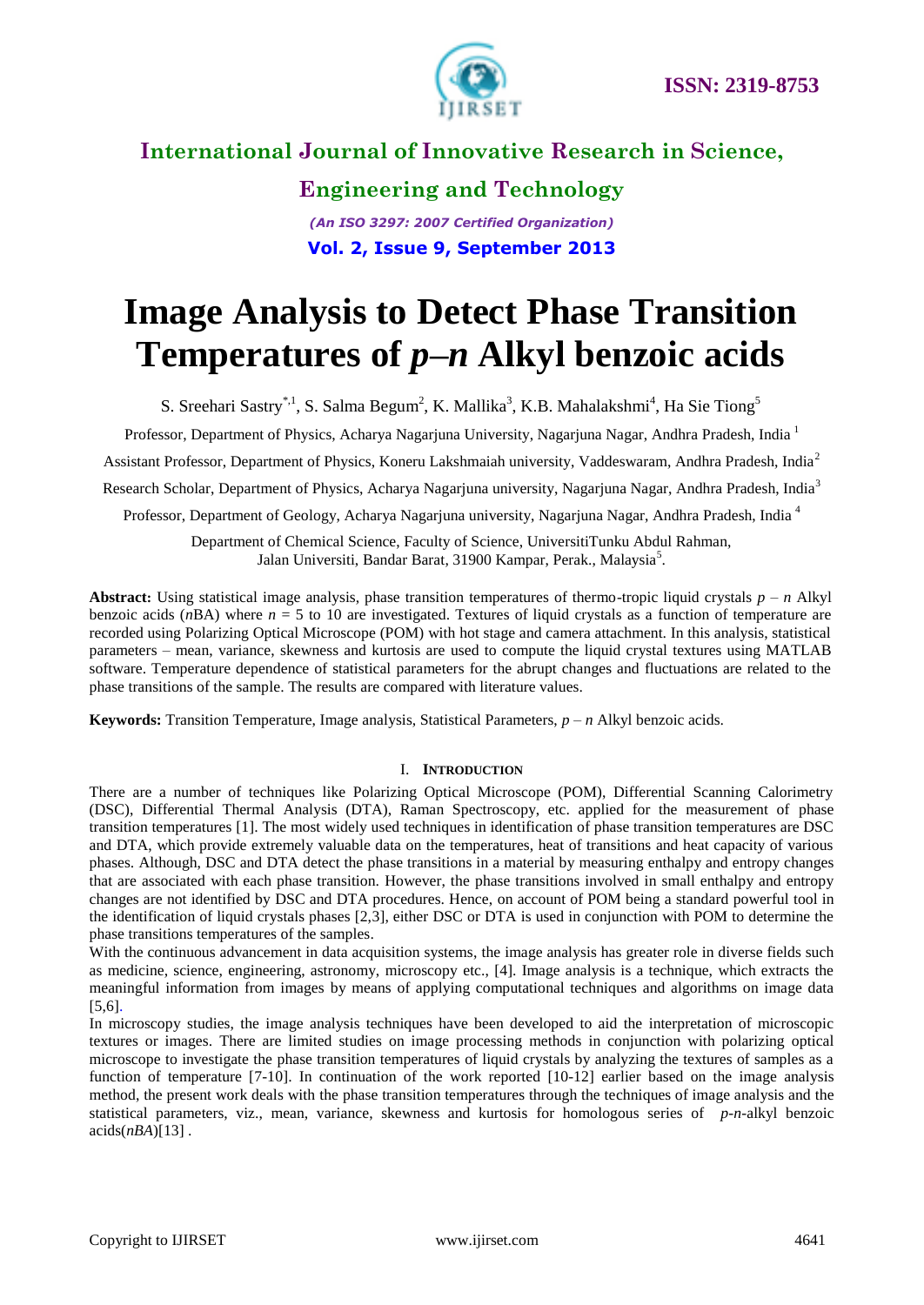

### **Engineering and Technology**

*(An ISO 3297: 2007 Certified Organization)* **Vol. 2, Issue 9, September 2013**

#### **II. EXPERIMENTAL**

#### *A. Materials*

The liquid crystal samples - *p-n-*alkyl benzoic acids (*n*BA), where *n* varies from pentyl (5) to decyl (10), are obtained from Frinton laboratories, Inc., USA. The molecular structure of *n*BA is as shown below.



For visualizing and recording the textures as a function of temperature, Meopta polarizing optical microscope with hot stage [14] and camera is used in the arthroscopic mode [10]. A commercially available glass slide of 75mm length and 25mm width, thickness of 1.45mm is used to liquid crystal slide preparation. Glass slide was cleaned with acetone and dried at  $40^{\circ}$ c and is simply rubbed in order to make unidirectional alignment in one direction. A small amount of liquid crystalline compound under investigation is placed on the glass slide which is heated to become isotropic. A small cover slip of thickness of 0.16mm is placed above the sample and allowed to cool to achieve homogeneous and uniform distribution of the compound.

#### *B. Methods*

The textures of given samples are recorded in colour images using digital camera with a spatial resolution of 1936 x 1288 pixels, representing total intensity levels in 24bit. The intensity values of the observed images in each individual bands – blue, green, red, are from 0 to 255. For analysis of the observed images the translated gray scale image is used, and the defined statistical parameters are computed using MATLAB software.

Statistical image analysis involves the computation of statistical parameters which extracts the information about the textural features of the image based on the gray level intensities. For an image (or texture) represented by *I(i,j)* of size *m* X *n it* is a two dimensional function showing *m* pixels in the vertical direction and *n* pixels in the horizontal direction where *i* and *j* are horizontal and vertical co-ordinates respectively of the image. And the total number of pixels in the image is  $N = m_*n$ , where  $0 \le i \le m, 0 \le j \le n$ . The following are of the statistical parameters related to the image [15,16].

#### *1 Mean*

The average level of intensity values of the image or texture *I* (*i, j*) is defined as mean ( $\mu$ )

$$
\mu = \frac{1}{N} \sum_{i=1}^{m} \sum_{j=1}^{n} I(i, j) \tag{1}
$$

#### *2 Variance*

Variance defines the variation of intensity around the mean.

$$
Var = \frac{\left(\sum_{i=1}^{m} \sum_{j=1}^{n} I(i, j) - \mu\right)^{2}}{N - 1}
$$
 (2)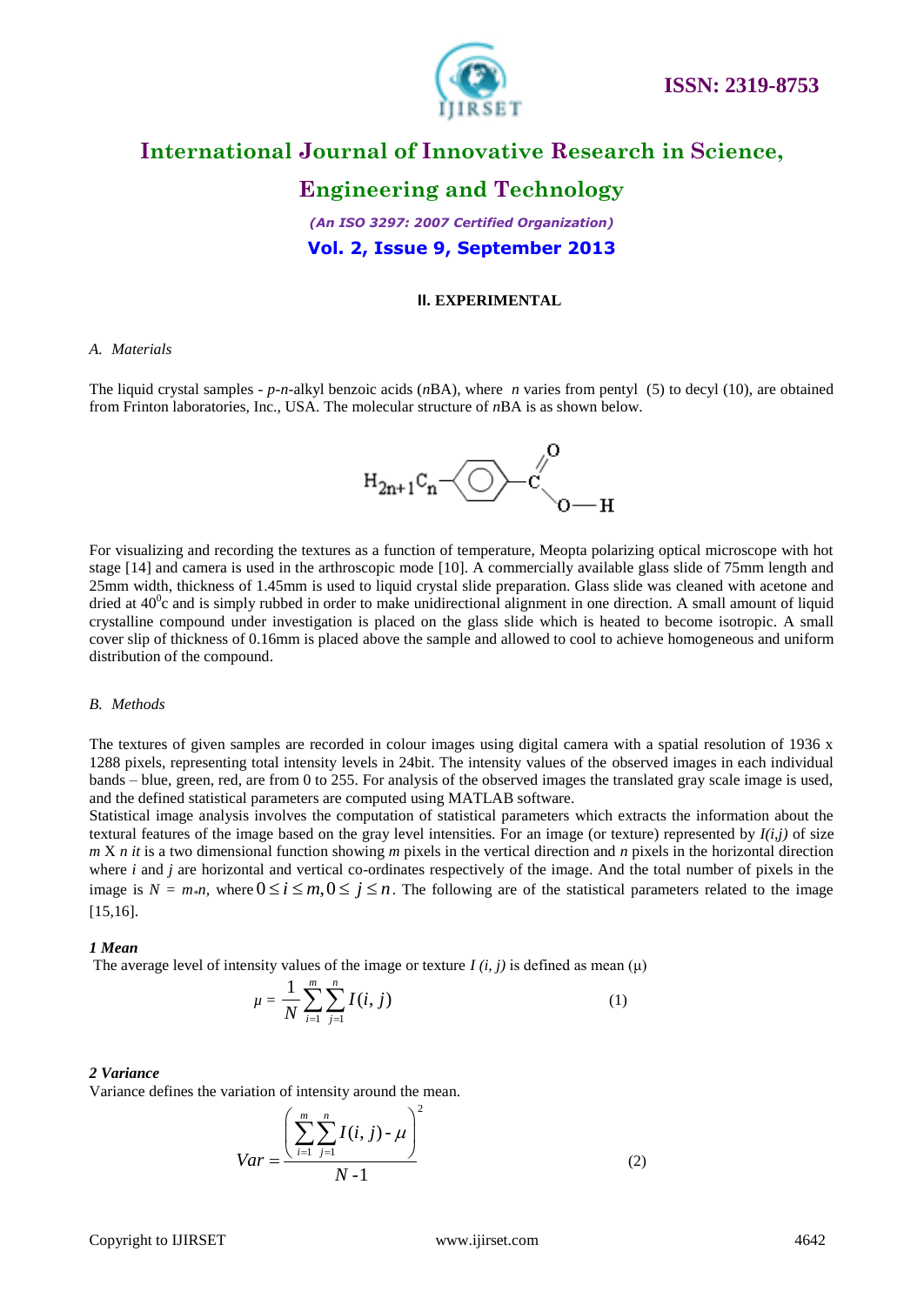

### **Engineering and Technology**

*(An ISO 3297: 2007 Certified Organization)* **Vol. 2, Issue 9, September 2013**

#### *3 Skewness*

It defines the symmetry around the mean intensity value.

$$
Skewness = \frac{\left(\sum_{i=1}^{m} \sum_{j=1}^{n} I(i, j) - \mu\right)^{3}}{(N-1)^{*} S^{3}}
$$
(3)

where *S* is standard deviation of the image.

#### *4 Kurtosis*

Kurtosis is a measure of peakedness i.e. whether the intensity values are peaked or flat around the mean intensity value.

$$
Kurtosis = \frac{\left(\sum_{i=1}^{m} \sum_{j=1}^{n} I(i, j) - \mu\right)^{4}}{(N-1)^{*} S^{4}}
$$
(4)

All the defined parameters are extremely sensitive to the changes in the textural features of liquid crystals as a function of temperature.

There is wide range of image formats like JPEG, JPEG-2000, TIFF, PNG etc. The MATLAB software provides the necessary tools for various tasks of image analysis such as statistical analysis, feature extraction, and property measurement. In the present study MATLAB software is used to compute the defined statistical parameters on the JPEG images.

#### III. **RESULTS AND DISCUSSION**

On heating, homologous series *p – n* Alkyl benzoic acids have undergone a phase transition from the crystalline state to the isotropic state via an intermediate nematic phase at different temperatures. The textures of the samples recoded at different temperatures are obtained. From the equations (1) to (4), statistical parameters of the textures are computed using MATLAB software. The plots drawn for the computed statistical parameters as a function of temperature starting from the solid state to the isotropic liquid state are shown in Figures.1-6. The figures indicate phase transitions of given liquid crystal samples characterized by abrupt changes, discontinuity and strong fluctuations in the statistical parameter curves [7,9,10].

For the homologous series *n*BA, the statistical parameters - mean, and variance; skewness and kurtosis have shown abrupt changes which are corresponding to the phase transitions temperatures of the liquid crystals as presented in figures: 1(a),1(b) for n=5, 2(a),2(b) for n=6, 3(a),3(b) for n=7, 4(a),4(b) for n=8, 5(a),5(b) for n=9, and 6(a),6(b) for n=10 respectively.

The transition temperatures of the samples are also confirming the odd - even effect. For compounds of odd chain lengths the transition temperatures are relatively larger than the respective even chain length compounds. The observed transition temperatures of homologous series  $p - n$  Alkyl benzoic acids are compared with those reported in the literature [17] which is shown in Table -1. It is observed that the results are in good agreement with the reported values.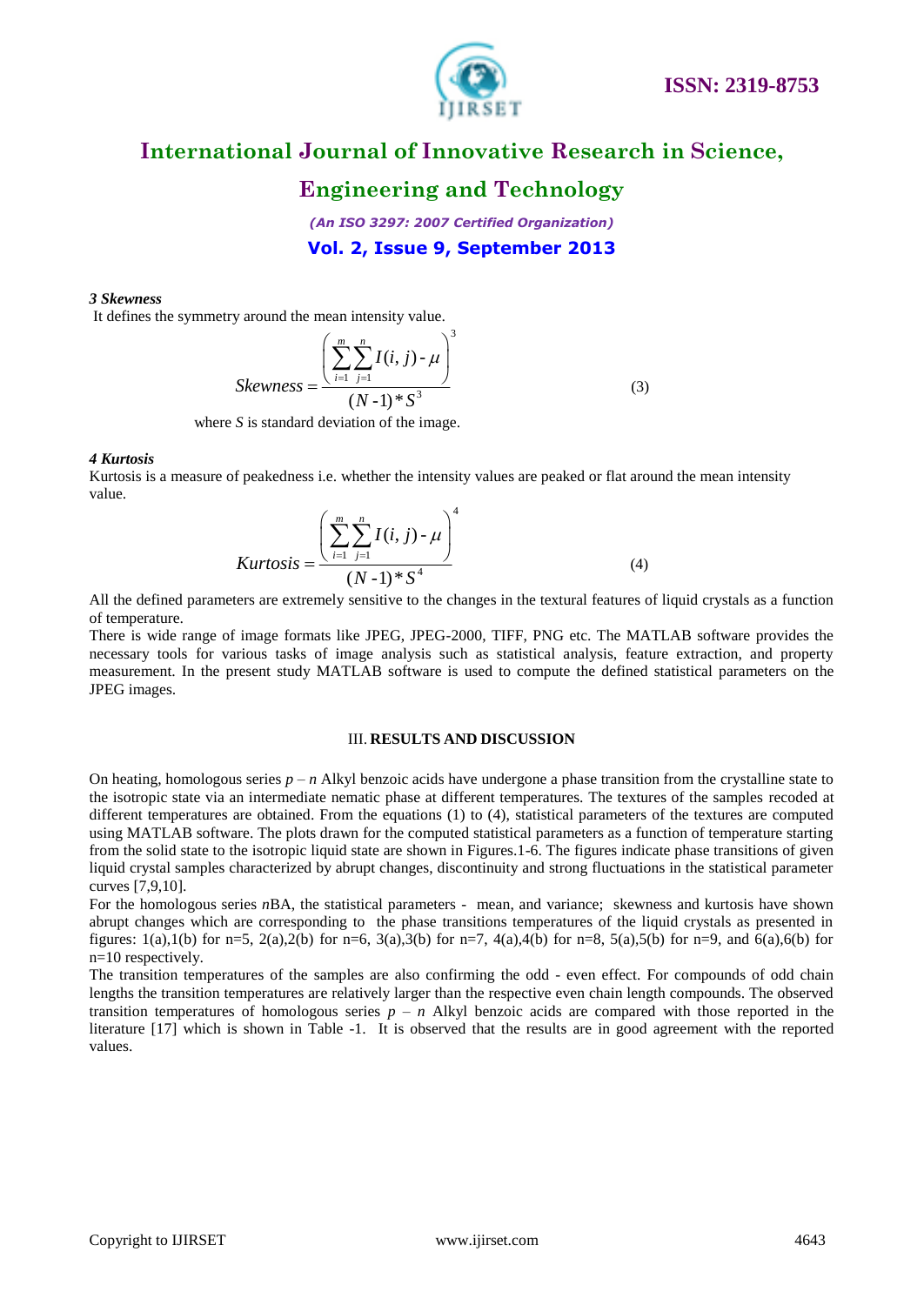

## **Engineering and Technology**

*(An ISO 3297: 2007 Certified Organization)* **Vol. 2, Issue 9, September 2013**



**(a) (b)** Figure1. Temperature dependence of statistical parameters (a) Mean and Variance and (b) Skewness and Kurtosis for 5BA



 **(a) (b)** Figure2. Temperature dependence of statistical parameters (a) Mean and Variance and (b) Skewness and Kurtosis for 6BA

.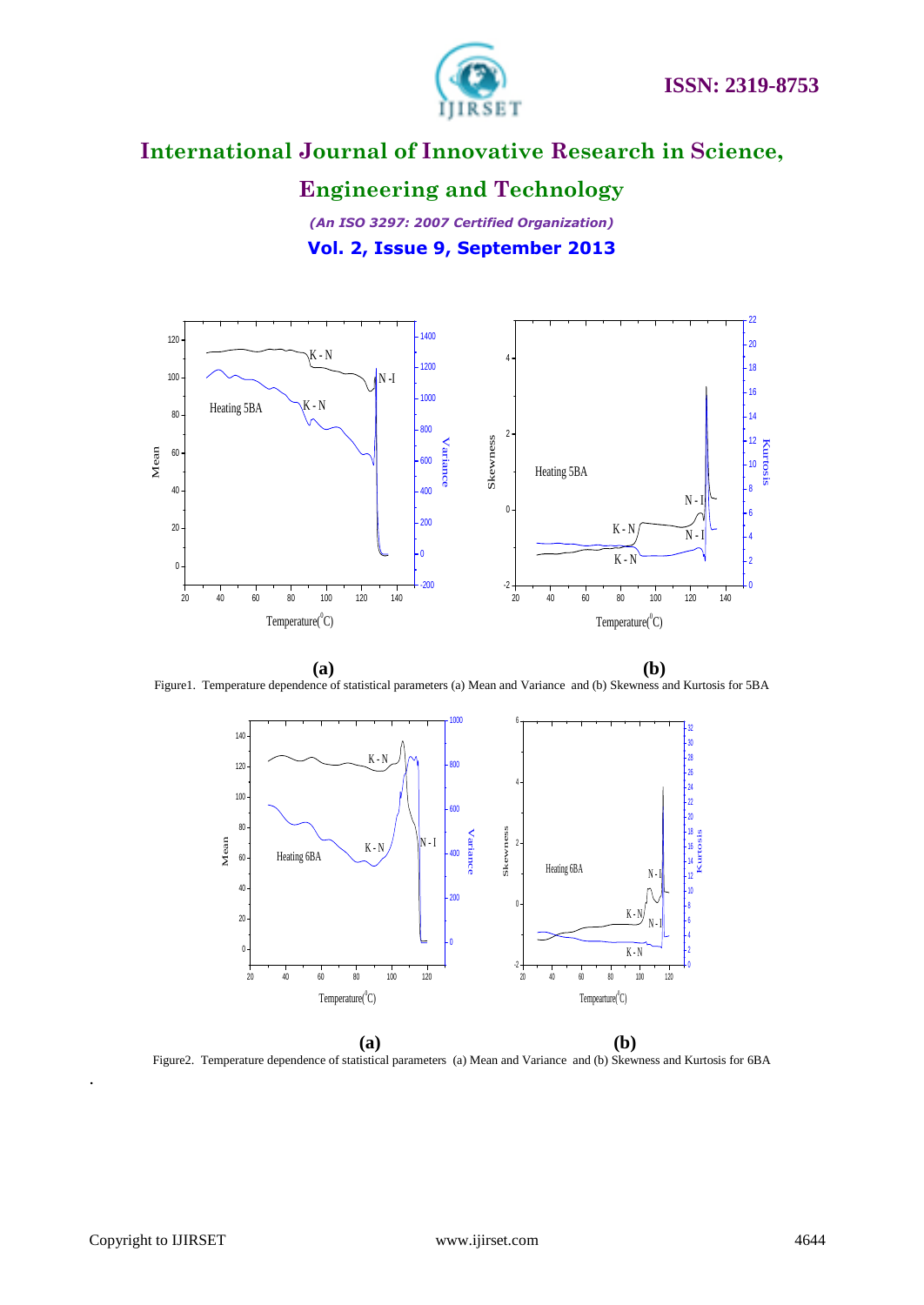

## **Engineering and Technology**

*(An ISO 3297: 2007 Certified Organization)* **Vol. 2, Issue 9, September 2013**



Figure 3. Temperature dependence of statistical parameters (a) Mean and Variance and (b) Skewness and Kurtosis for 7BA



Figure 4. Temperature dependence of statistical parameters (a) Mean and Variance and (b) Skewness and Kurtosis for 8BA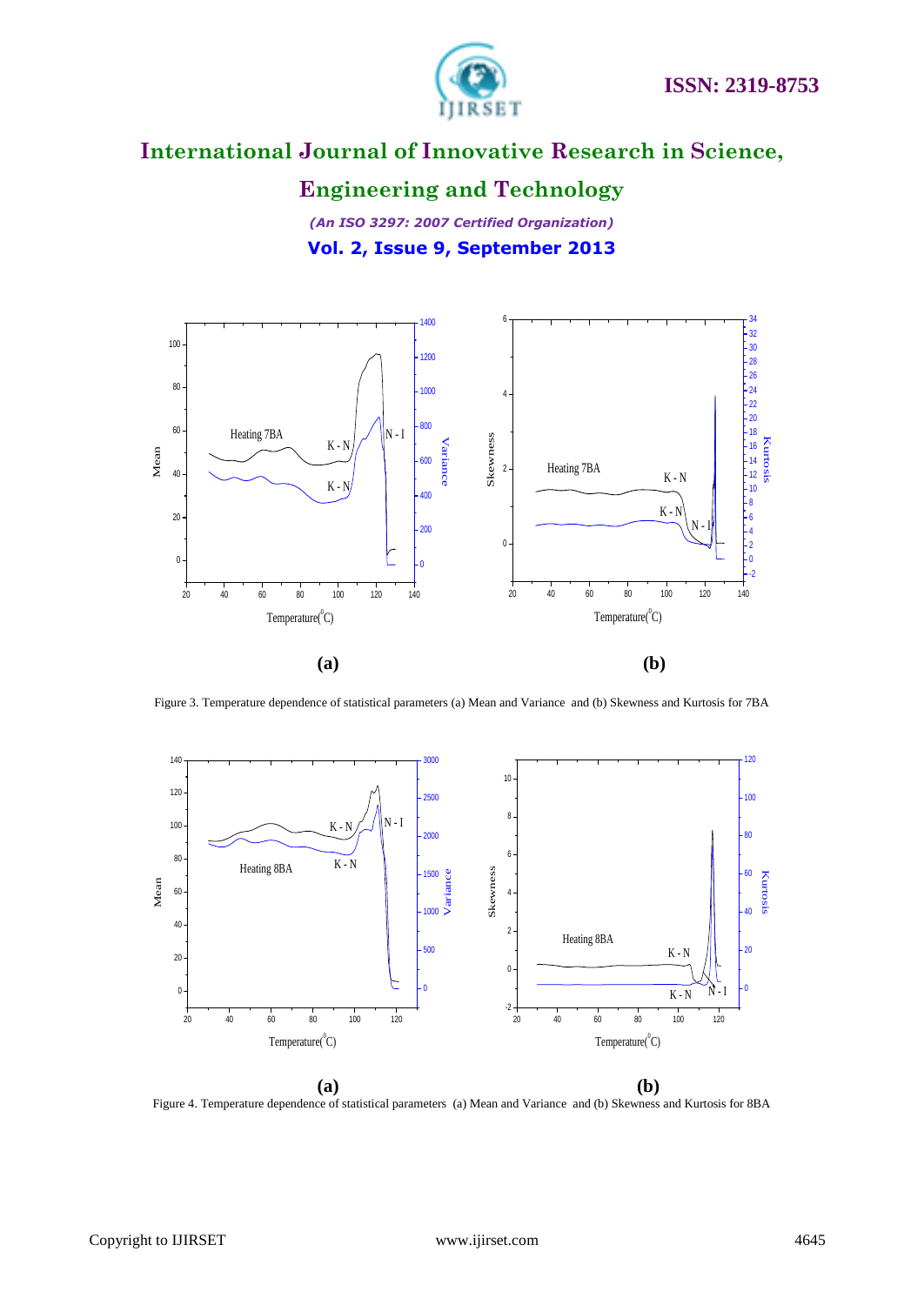

### **Engineering and Technology**

*(An ISO 3297: 2007 Certified Organization)* **Vol. 2, Issue 9, September 2013**



**(a) (b)** Figure 5. Temperature dependence of statistical parameters (a) Mean and Variance and (b) Skewness and Kurtosis for 9BA



Figure 6. Temperature dependence of statistical parameters (a) Mean and Variance and (b) Skewness and Kurtosis for 10BA